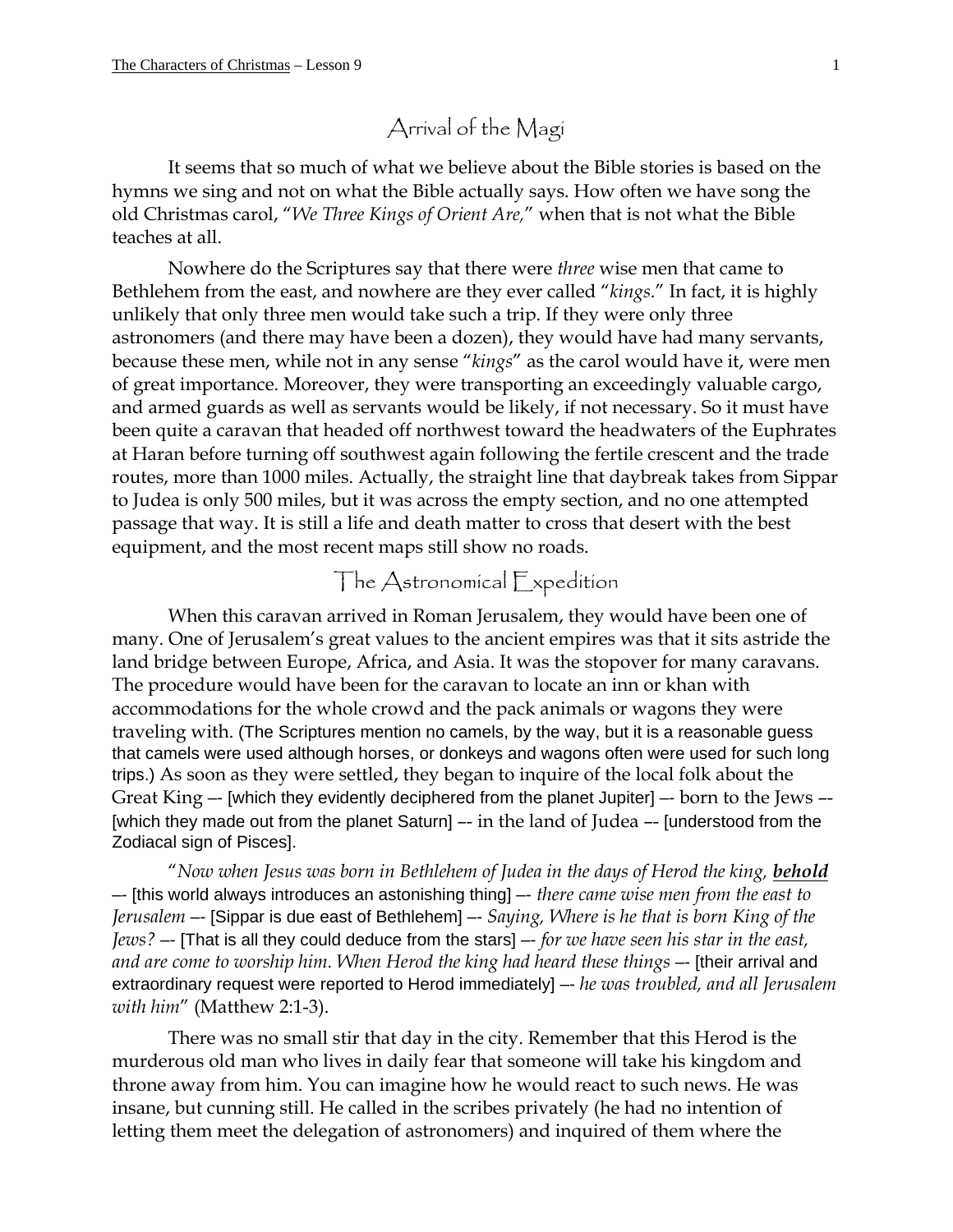Hebrew Scriptures prophesied that the Messiah-king would be born. That was an easy one to answer. For five centuries it had plainly said in Micah:

"*And thou, Bethlehem in Judea, although you are a small town among the thousand of villages, nevertheless, out of you will come He whose goings-forth have been from eternity. He will be ruler over Israel*" (Micah 5:2) [paraphrased].

The Time and Place

So *that* was where –- *Bethlehem!* Herod dismissed the scribes. He sent a messenger to the astronomers that he would grant them an interview. How did he, the King, explain to these men that he had known nothing about it? At any rate, he spent much time, probably with interpreters trying to get an exact date for the appearance of the phenomenon that had sent them on their journey. It probably was well over a year since they had begun their watch on the narrowing conjunction.

> [There was no star like a searchlight standing over Bethlehem. Herod had seen nothing, nor any anyone else in Palestine.]

Only the astronomers realized that something special had happened in the sky. Herod's problem was further complicated by the fact that Persia (that is what it was called then) had a different calendar than Israel and both would have to be reconciled to the Roman calendar.

In return for their information about the celestial message he told them that the Child was in Bethlehem just five and a half miles away. After coming so far the men decided that there is still time before dark to go such a little way and finally, after all these months of uncertain anticipation, actually see the Child. As they went out the south gate of Jerusalem where the road drops away down a long winding valley southwest to Bethlehem, like all good astronomers, they were watching the sunset sky. Suddenly in the sunset glow and apparently right over the town they were headed for, they saw the evening star. It was their conjunction!

*When they* [the Wise Men] *had heard the king, they departed; and, lo, the star*, *which they saw in the east, went before them, till it came and stood over where the young child was. When they saw the star, they rejoiced with exceeding great joy*" (Matthew 2:9-10).

Not only their conjunction, but also Saturn and Jupiter had been joined by a great blazing light that could point out the very house where the "*young Child*" was.

If these Wise Men had been following something all the way, they would not have been surprised and delighted to find it again. In less than an hour they could have been in Bethlehem, and there was no problem about where to find the Child.

The word used for "*the Child*" (in Matthew 2) is not the word used in the account of when the shepherds came on the night of His birth. Then it was "*brephos*," meaning, "*newly born*" (compare 1 Peter 2:2 where this same word is used). Now it is "*paidion*," meaning "*little boy*."

Our theology must come from God's Word –- not from Christmas cards

"*And when they were come into the house, they saw the young child with Mary his mother, and fell down, and worshipped him: and when they had opened their treasures, they presented unto him gifts; gold, and frankincense, and myrrh*" (Matthew 2:11).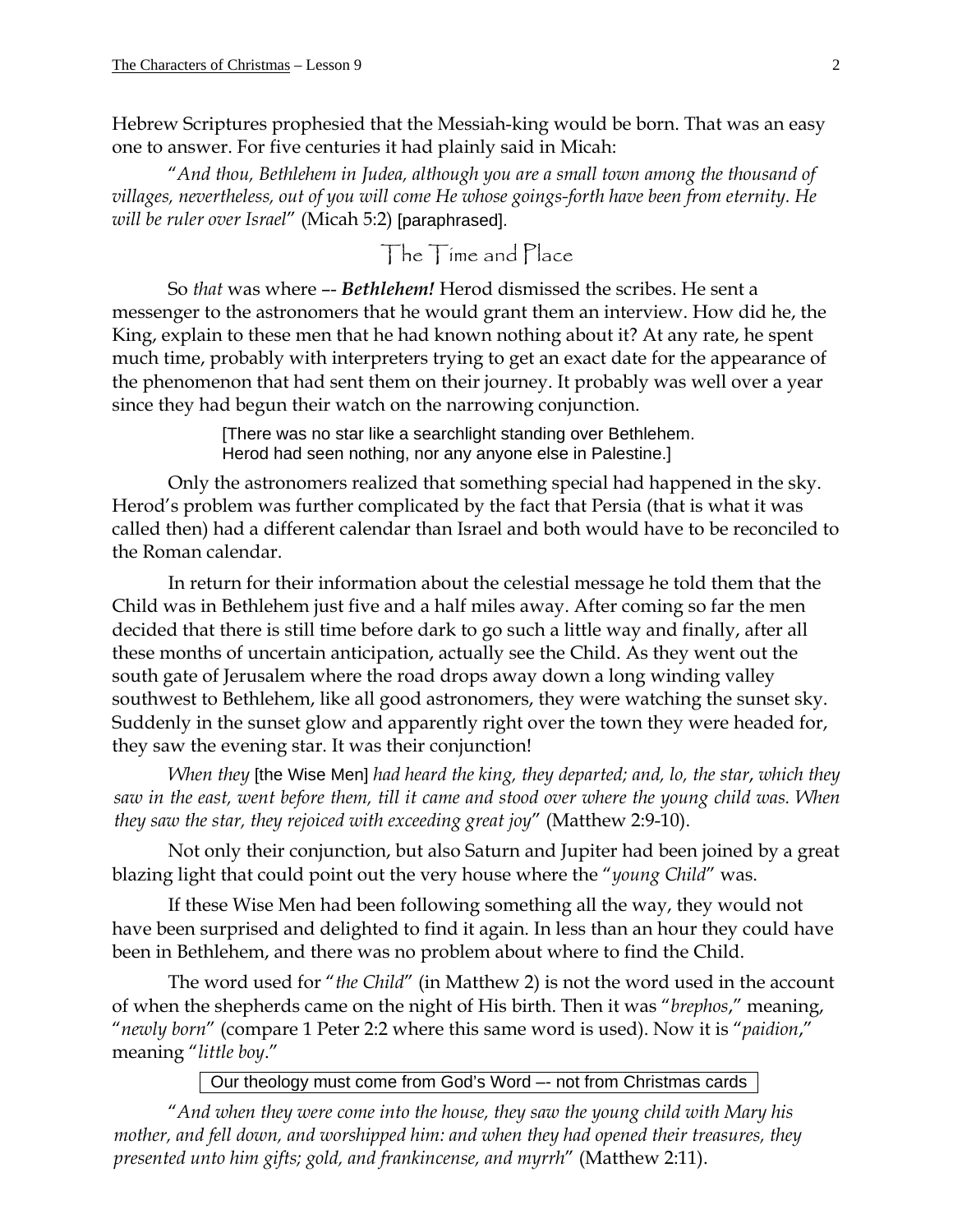What did Jesus look like? Do you suppose that God kept a "*baby book*" for us to see some day in eternity? It must have been quite a scene –- the house crowded with these distinguished visitors and all of them on their knees in wonder and awe before the Toddler. When they saw Him they knew that the whole trip had been worthwhile. Again, Mary listened quietly while they explained about seeing the stars come together, and she carefully put away in her treasure chest of memory every word. It was full of glowing jewels –- and also now, the one like a heavy black stone that spoke of "*A sword*."

After much talk, and because it was now late, the astronomers went to the Inn of Bethlehem that now had plenty of room. But their night's sleep was not to be very long. About midnight they woke up from nightmares they could hardly believe. Scripture makes it sound as though more than one of them had the same dream sent by God, a terrible nightmare in which they saw Herod as he really was, trying to kill the Young Prince.

"*And being warned of God in a dream that they should not return to Herod, they departed into their own country another way*" (Matthew 2:12).

Immediately, they got up, had the animals loaded, and the whole caravan started out by night which was most unusual but astronomers are not afraid of the dark. They made a wide circle to avoid Jerusalem, by going up the coast road, through Caesarea, and eastward across Galilee to the King's Highway.

As soon as the astronomers were safely out of town, God sent another dream to Joseph. He saw Gabriel again and Gabriel said:"

"*And when they were departed, behold, the angel of the Lord appeareth to Joseph in a dream, saying, Arise, and take the Young Child and His mother, and flee into Egypt, and be thou there until I bring thee word: for Herod will seek the Young Child to destroy Him*" (Matthew 2:13).

Joseph was always instantly obedient to God. It is one of his many admirable traits and one that made him worthy of the great trust. He arose immediately, dressed, woke Mary, and together they packed only the most immediate necessities and the gifts of the Magi that could be sold in Egypt for a great sum and support the family for many months. The embalmers of Egypt were the world's host market for myrrh.

Wrapping the Sleeping Baby, they also went quietly out of town before dawn. If anyone was sleepless that night in Bethlehem, and listening, they must have been puzzled about all the commotion in the wee hours of the morning. When the sun arose that day, Joseph and Mary and the little Lord Jesus were well on their way to Beersheba and the Via Maris that goes to Egypt.

Did Mary hear from travelers about the terrible atrocity in Bethlehem? Her Child was safe from Herod, but by now she must have known about all the other young mothers and their little ones. *All the young ones under two years of age!* Herod had given his paranoia and fears plenty of leeway. Did Mary wonder, "*Is this the sword?*" It would be more than 30 years before she understood what "*the sword*" was to be.

Herod's Death